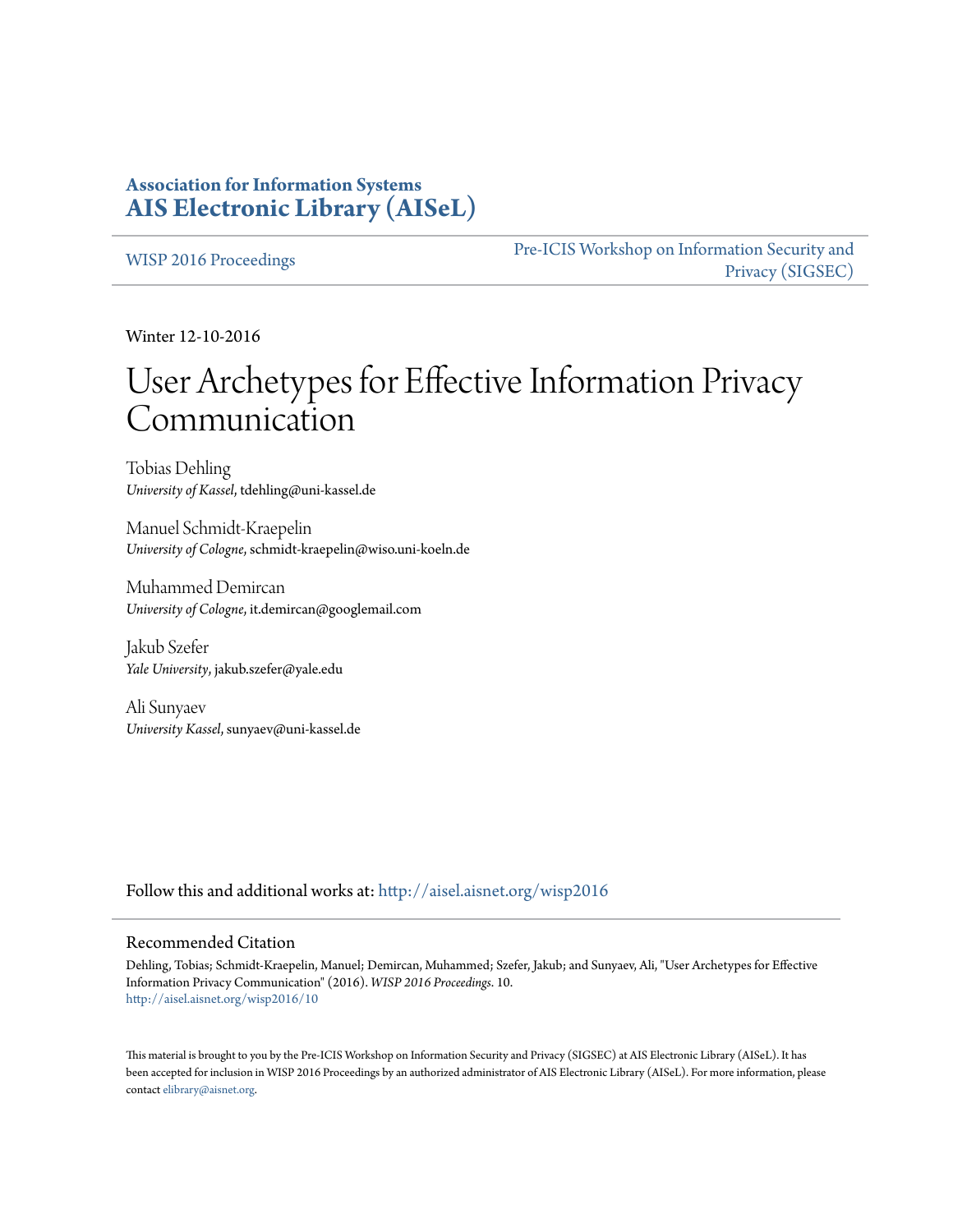# **User Archetypesfor Effective Information Privacy Communication**

*Completed Research*

# **Tobias Dehling**

Information Systems and Systems Engineering, Research Center for IS Design (ITeG), University of Kassel, Germany {tdehling@uni-kassel.de}

# **Manuel Schmidt-Kraepelin**

Department of Information Systems, University of Cologne, Germany {schmidt-kraepelin@wiso.uni-koeln.de}

# **Muhammed Demircan**

Department of Information Systems, University of Cologne, Germany {it.demircan@googlemail.com}

**Jakub Szefer** School of Engineering & Applied Science, Yale University, United States {jakub.szefer@yale.edu}

# **Ali Sunyaev**

Information Systems and Systems Engineering, Research Center for IS Design (ITeG), University of Kassel, Germany, {sunyaev@uni-kassel.de}

# **ABSTRACT**

In an information systems context, information privacy communication will only work if information systems meet the information needs of their users. Since the needs are neither static nor uniform, a promising approach avoiding inadequacies of ignoring differences in users' information needs and more practical than dedicated attention to each individual user is to target information privacy communication to user archetypes. To identify such archetypes, we conduct a survey eliciting users' information needs and apply hierarchical clustering to derive a hierarchical model of user archetypes with respect to their information privacy information needs. We identify a total of 13 archetypes on two hierarchy levels. In contrast to extant research on information privacy user archetypes focusing on information privacy attitudes, the identified information privacy user archetypes are based on information system characteristics desired by users as elicited through our survey. Thus, they yield clear input for enhancing information system design with respect to information privacy. Our research highlights differences and similarities between archetypes and enriches it with an interpretatively derived characterization of the different archetypes. The resulting archetype hierarchy serves as foundation for future research aiming to improve communication of information privacy practices.

**Keywords**: information privacy, user archetypes, information privacy communication, information privacy information needs, information privacy segregation, information privacy partitioning, information privacy segmentation, hierarchical clustering, privacy enhancing technologies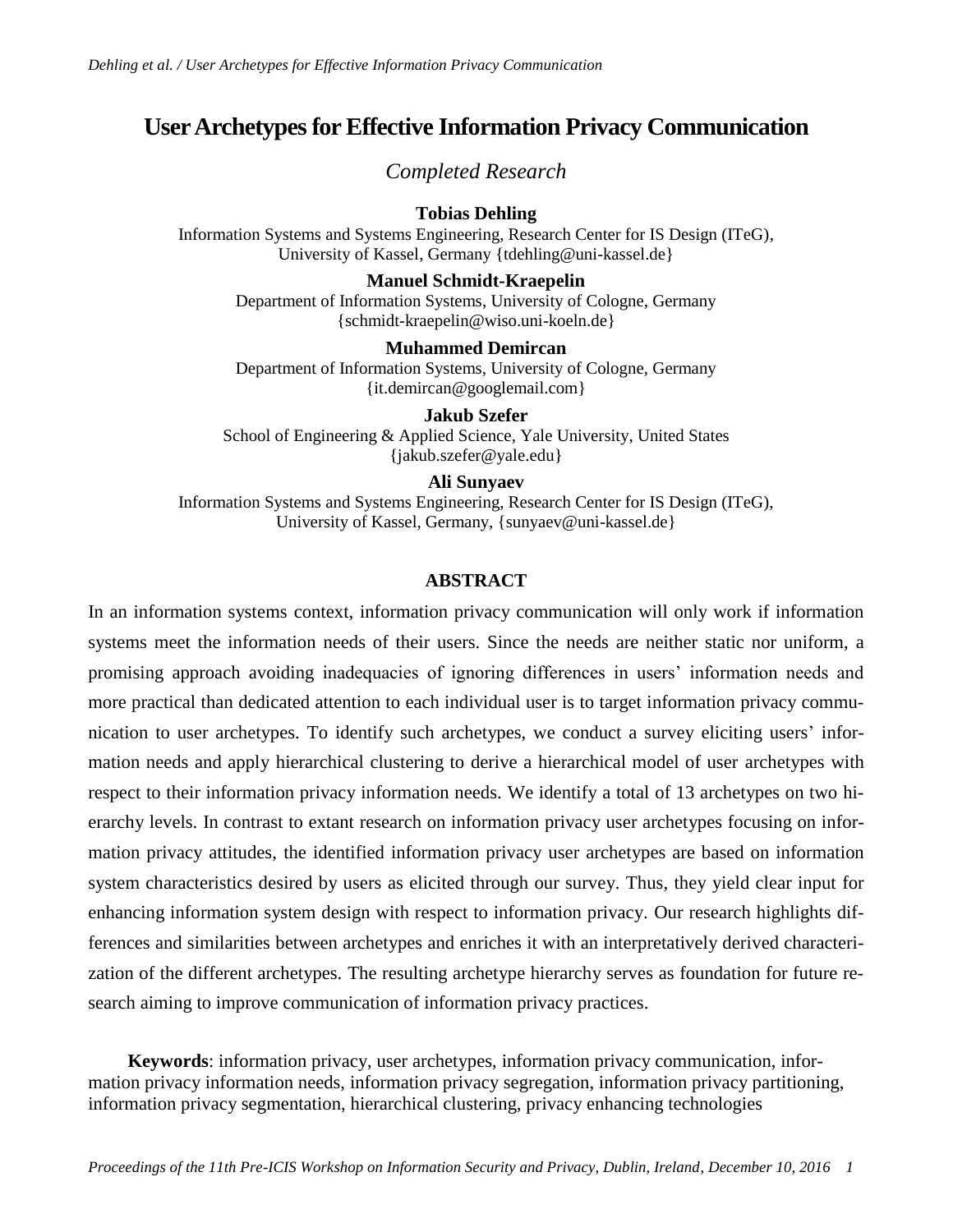# **INTRODUCTION**

A fundamental challenge for effective information system design with respect to information privacy communication is to provide users with the right information on the information privacy practices of the information system. If users are not provided with the information they find important with respect to information privacy, they will have no basis to determine whether their information privacy preferences are addressed by the information system and will not perceive the information system to be aligned with their information privacy preferences. In essence, effective communication of information privacy practices is a prerequisite for users to accept an information system as meeting their information privacy needs. Miss-alignment of information contained in information privacy communications with regard to user needs can adversely impact information system adoption.

Effective communication of information privacy practices is challenging due to a lack of a clear conceptualization of information privacy (Solove 2002) and the fluctuations of users' information privacy preferences (Acquisti et al. 2015). Differences in information privacy attitudes between users and variations of user preferences over time and in different contexts may require that users are provided with different information about information privacy practices so they can make decisions whether the information system meets their needs. Moreover, differences in users' conceptualizations of information privacy also induce differences in users' information privacy information preferences.

One potential solution is dedicated communication of information privacy practices to each individual user in a custom-made manner. This is unrealistic as information privacy communications would have to be specifically made for each user, accounting for each users' preferences; such detailed information about each users' desires is likely not available. A promising approach avoiding limitations of one-size-fits-all information privacy communication to all users and also more practical than custommade communication of information privacy practices to each individual user, is to target communica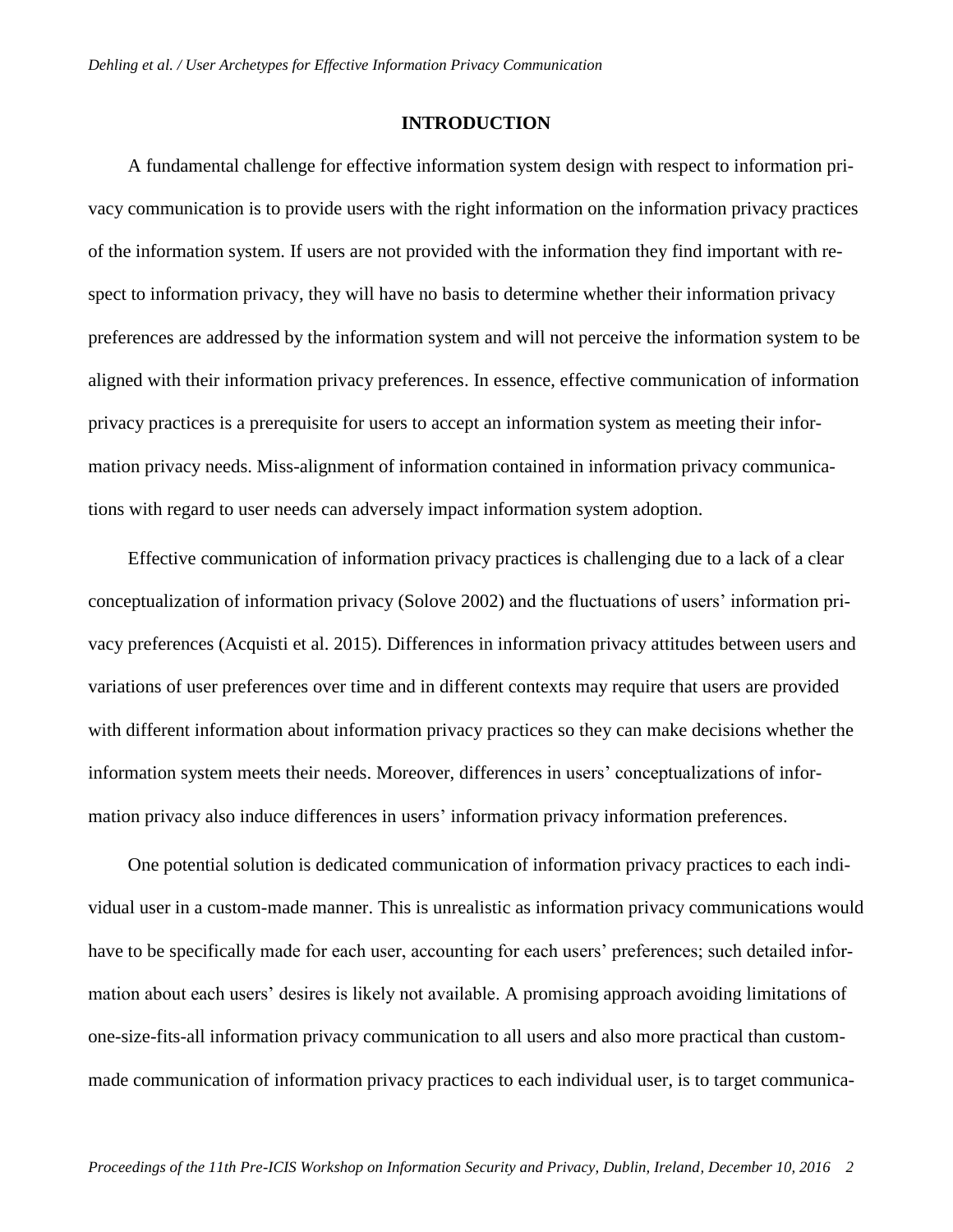tion of information privacy practices to different user archetypes. This requires, however, a partitioning of the user base into different archetypes and tailoring the communication for each archetype. This work tackles the problem of how to partition the user base into viable archetypes upon which targeted communication of information privacy practices to different users can be made. Actual development of the targeted communication is an orthogonal research problem that we plan to address in separate work.

Prominent extant information privacy user archetypes are given by Westin's partitioning of users into: Fundamentalists, Pragmatists, and Unconcerned (Kumaraguru and Cranor 2005). The three archetypes are, however, only of limited value regarding communication of information privacy practices because they were derived based on surveys on users' information privacy attitudes and not on what different users desire to be contained in information privacy communications. In addition, Westin's partitioning remains quite general so that it is difficult to map the archetypes to information needs. In this research, we identify new, different user archetypes with respect to their information privacy information needs. The objective of this work is to answer the research question: What are the user archetypes with respect to information needs about information privacy practices of information systems? This work contributes to the scientific knowledge base by identifying a hierarchical model of user archetypes with respect to information privacy information needs, by highlighting characteristic information needs of the different archetypes and by interpretatively deriving succinct, intuitive characterizations of the different user archetypes. For practical audiences, this research facilitates a better understanding of differences in users' information privacy information needs so that information privacy communication can be done better in future designs of information systems.

# **INFORMATION PRIVACY USER ARCHETYPES**

#### **Information Privacy**

Information privacy is, for now, best conceptualized as a set of related problems with similar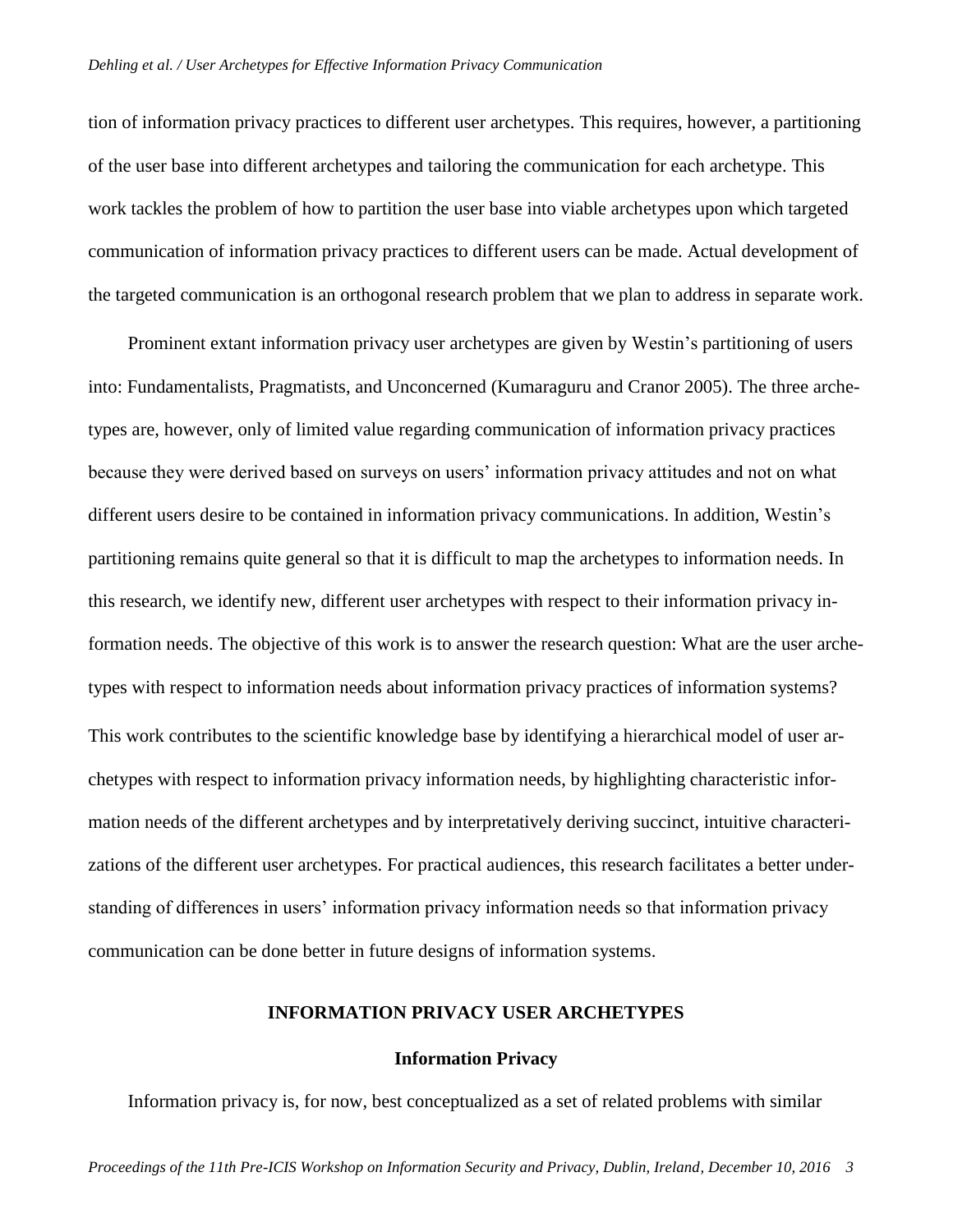characteristics but with no universal definition (Solove 2002). For the sake of clarity, in this work we build on the idea of vertical information privacy (Krol and Preibusch 2015). We conceptualize information privacy as a communication relationship between a user and an information system (see [Figure 1\)](#page-4-0). This relationship is shaped by the information privacy practices (eg, information collection and processing) of the information system and the perception of them by the user. A salient feature of this conceptualization of information privacy is that it accounts for arbitrary information privacy orientations of information system providers (eg, privacy minimizers or differentiators (Greenaway



<span id="page-4-0"></span>*Figure 1. Information privacy as a communication relationship between a user and an information system shaped by users' perceptions of the information systems' information privacy practices.*

et al. 2015)) and for arbitrary information privacy conceptualizations employed by users (eg, controlbased, commodity-based, or some self-contrived conceptualization). Information privacy practices are determined through information system design and management, and constitute a reflection of information system providers' information privacy orientation. Information privacy perceptions are mainly determined by users' information privacy conceptualization, attention to users' information privacy information needs by information system providers, and fit of implemented information privacy practices with users' preferences for information privacy practices. Hence, according to the employed conceptualization of information privacy, effective information system design accounting for information privacy requires that information system providers communicate their information privacy practices and implement information privacy practices that align with users' preferences for information privacy practices. In this work, we focus on the identification of user archetypes with respect to information privacy information needs as foundation for effective information privacy communica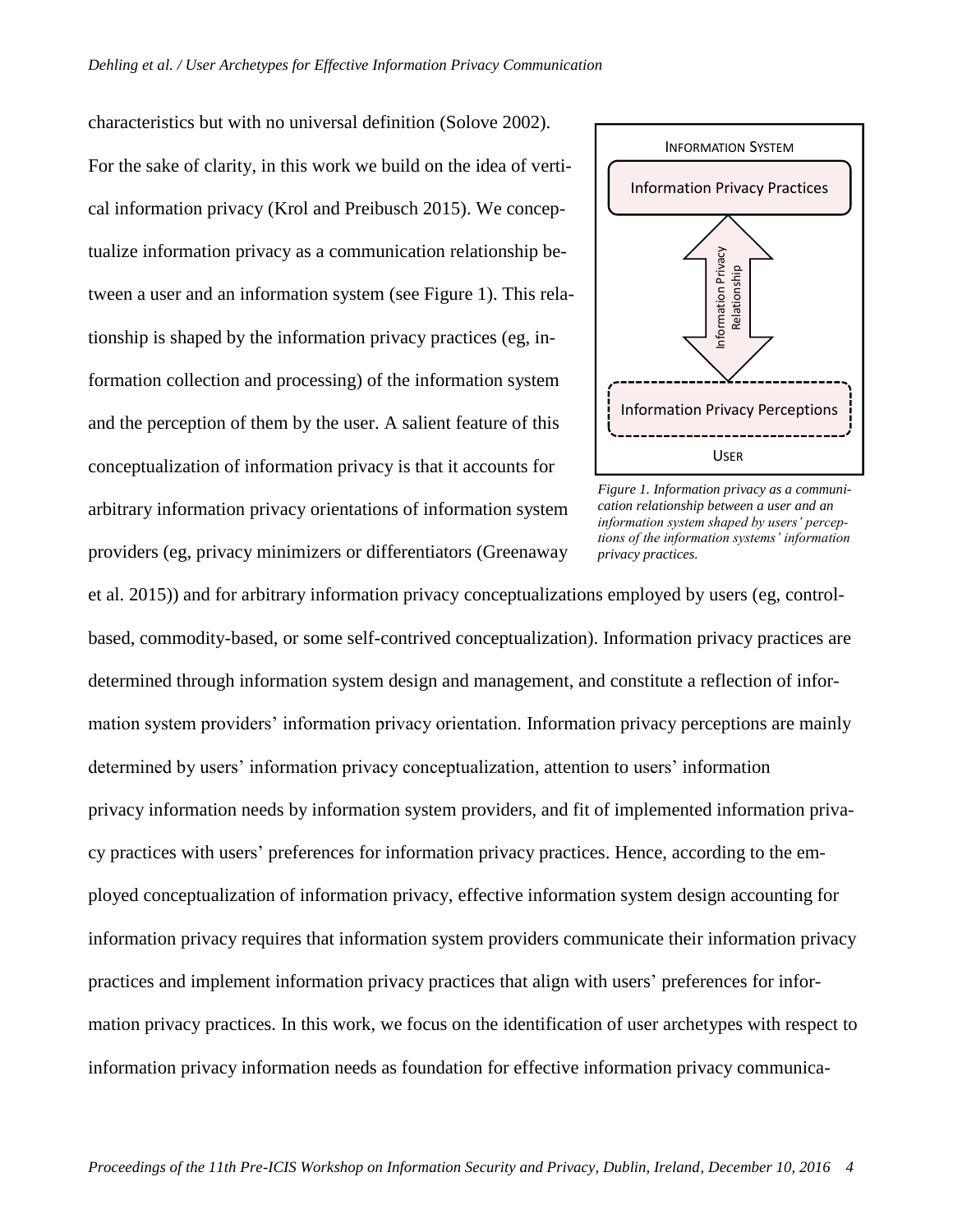tions. Users' preferences for information privacy practices are beyond the scope of this work.

#### **Extant Research on Information Privacy User Archetypes**

Westin's information privacy partitioning was developed to succinctly convey information privacy attitude survey results and to keep track over changes in information privacy attitudes over time (Kumaraguru and Cranor 2005). Other researchers proposed information privacy user archetypes to investigate the nature of information privacy concerns (Cranor et al. 1999), to map information privacy concerns with internet literacy and social awareness (Dinev and Hart 2006), to interpret information privacy-related online behavior (Adams and Sasse 1999), or to compare stated information privacy preferences to behavioral intentions (Woodruff et al. 2014) or to actual online behavior (Berendt et al. 2005; Spiekermann et al. 2001). These prior attempts partitioning users by information privacy attitudes yield, however, only limited input to understand how to satisfy users' information needs and how users' information needs differ. Hann et al. (2007) took a different approach and partitioned users based on user perceptions of information privacy practices and benefits offered by information systems, which resulted in the archetypes Privacy Guardians, Information Sellers, and Convenience Seekers. In this research, we take a similar approach and partition users based on their information needs with respect to information privacy practices of an information systems. Deriving user archetypes based on information system characteristics desired by users, instead of information privacy attitudes, yields clear implications for enhancing information system design with respect to information privacy because it allows to draw conclusions what information system components related to functionality like management, monitoring, and communication of information privacy practices need to be implemented.

#### **Information Privacy Information Needs**

Information needs differ from other types of needs such as the need for food. The latter is a primary human need. An information need can be seen as a secondary need that is an instrument to meet a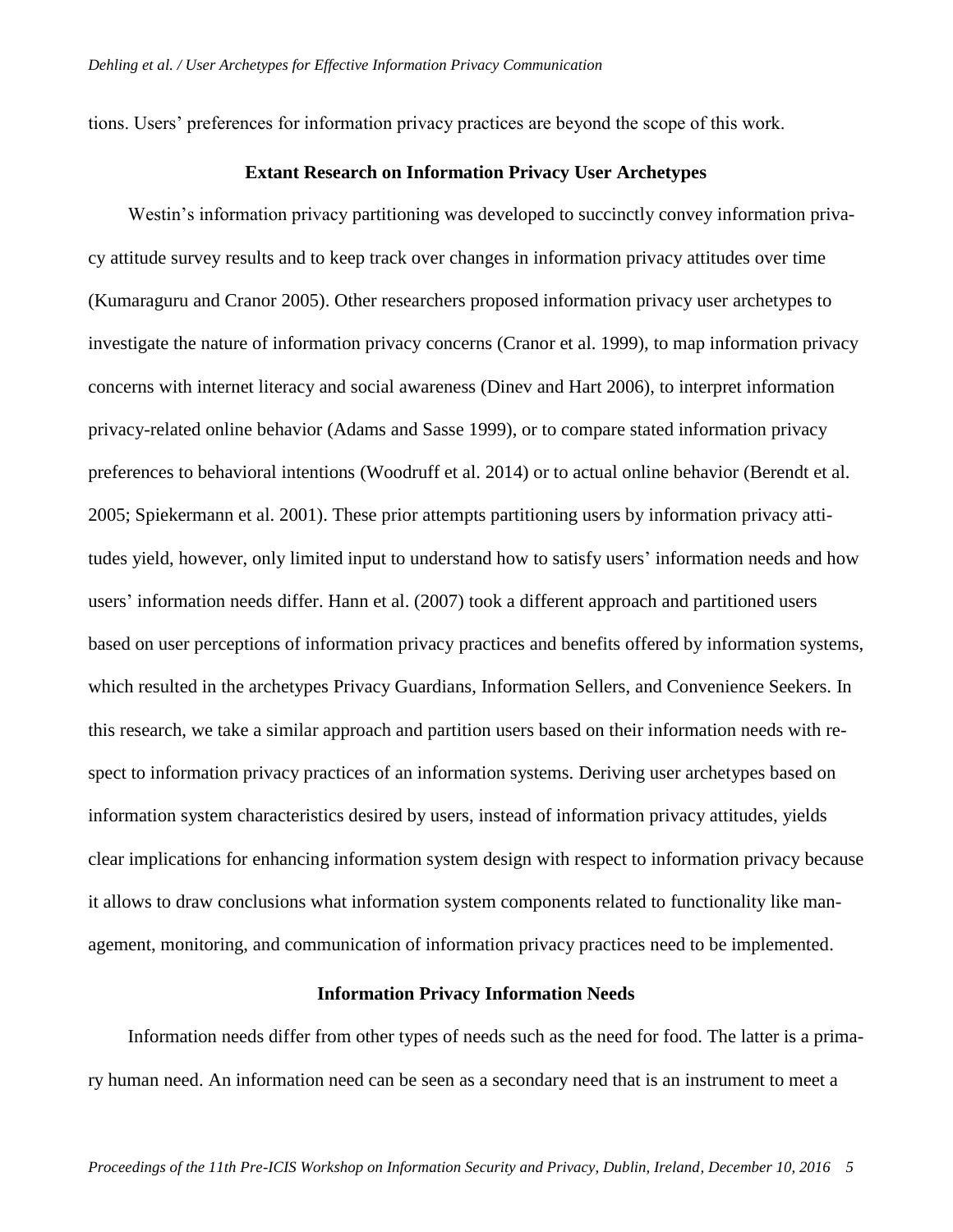primary need (Hjørland 1997). For example, the information needs of users with respect to the information privacy practices of an information system are secondary needs in relation to their primary need for managing their information privacy. Within the scope of this work, we focus on conscious information needs of users with respect to information privacy practices of information systems. We conceptualize information privacy information needs as the wish to be informed whether certain practices perceived as relevant for information privacy are being exercised by an information system or not.

#### **IDENTIFYING ARCHETYPES BY INFORMATION PRIVACY INFORMATION NEEDS**

We chose a scenario-based online survey approach to elicit users' information privacy information needs. Information needs were elicited within the context of smartphone applications (apps) because they are targeted to consumers, consumers are used to them, and we conducted the survey with a consumer sample. As we employed a scenario-based approach and did not observe users' information needs in real situations, the survey only elicited information privacy information needs on a general level and results do not reflect situational impacts. To control for situational impacts on users' information privacy information needs, we developed four scenarios with different levels of information sensitivity and perceived privacy. Information sensitivity and perceived privacy were measured with items from Dinev et al. (2013) on 7-point Likert scales. To ensure that survey participants had a similar understanding of the functionality of an app and results were not biased by brand effects, we developed four generic descriptions of four common types of apps (see [Table 1\)](#page-7-0).

After a short introduction outlining the study purpose and clarifying the central concepts, the survey elicited prior privacy experiences, information privacy concerns, and behavioral intention to use smartphones with items developed by Xu et al. (2012) on 7-point Likert scales as controls. Then, every survey participant was presented with a randomly selected scenario. For the respective scenario, the survey elicited participants' information privacy information needs with the question: "If you would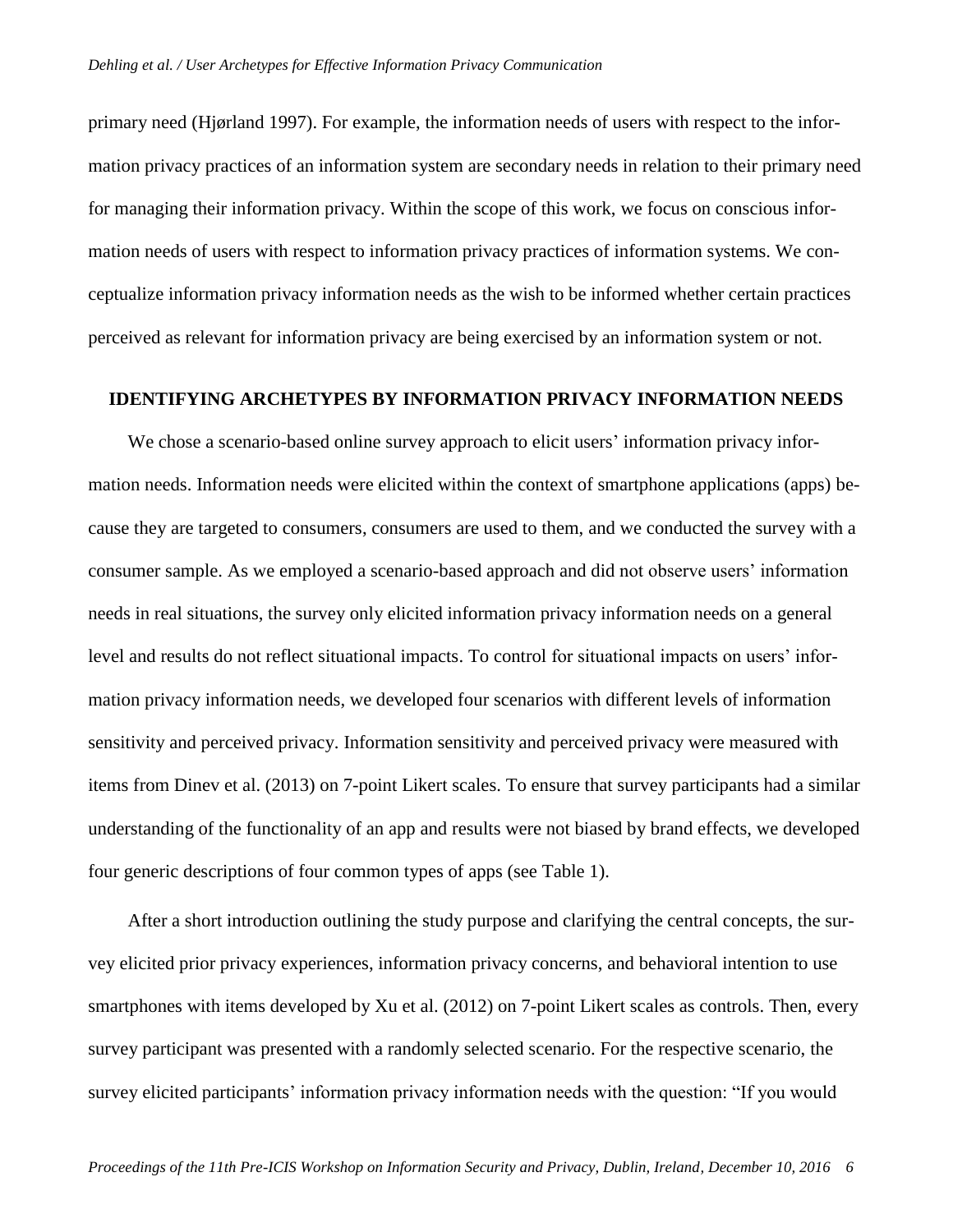| <b>Scenario</b> | <b>Brief description</b>                                         | <b>Information</b><br>sensitivity<br>M(SD) | <b>Perceived</b><br>privacy<br>M(SD) |
|-----------------|------------------------------------------------------------------|--------------------------------------------|--------------------------------------|
| Calculator      | An app offering support to solve simple arithmetic problems.     | 2.4(1.8)                                   | 5.9(1.4)                             |
| Music streaming | An app to access and stream a large number of music tracks.      | 4.1(1.7)                                   | 3.9(1.6)                             |
| Navigation      | An app to help the user navigate while driving a car.            | 5.2(1.8)                                   | 3.5(1.6)                             |
| Finance         | An app to access a bank account and make financial transactions. | 6.1(1.6)                                   | 2.8(2.0)                             |

<span id="page-7-0"></span>*Table 1. Employed scenarios with mean (M) and standard deviation (SD) values for information sensitivity and perceived privacy ratings (1=low, 7=high) obtained in the survey.*

use such an app, how important would it be for you to be informed about the following aspects?" The aspects listed below the question were focused on different information privacy practices derived from a literature review and a review of privacy policies conducted in previous research (Dehling et al. 2014; Sunyaev et al. 2015). Information privacy practices were organized by major information privacy concerns, information collection, handling of information, rationale for information privacy practices, and offered privacy controls (Ackerman et al. 1999; Antón et al. 2010). Five information privacy practices focused on sensors used for information collection. Five other information privacy practices focused on type of information collected. Another five information privacy practices focused on handling of information. Seven aspects focused on rationale for information privacy practices. Nine information practices focused on offered privacy controls. Participants gave their answers on a 101-point slider scale  $(0 =$  unimportant,  $100 =$  very important). All survey materials are available from the authors upon request. To ensure survey item comprehensibility a pretest was conducted.

The survey was conducted in June and July 2016 in Germany. Participants were recruited over social media channels. 160 participants completed the online questionnaire. 26 participants failed to correctly answer a control question and were excluded. 134 participants (female=73, male=60, unknown=1) remained for data analysis. Participant age ranged from 18-24 to 65-70 years (18-24 (39, 29.1%); 25-29 (51, 38.1%); 30-34 (8, 6%); 35-39 (6, 4.5%); 40-44 (2, 1.5%); 45-49 (5, 3.7%); 50-54 (7, 5.2%); 55-59 (6, 4.5%); 60-64 (6, 4.5%); 65-70 (3, 2.2%)). Most participants had an university degree as highest degree (university degree (79, 59%); students (28, 20.9%); completed vocational train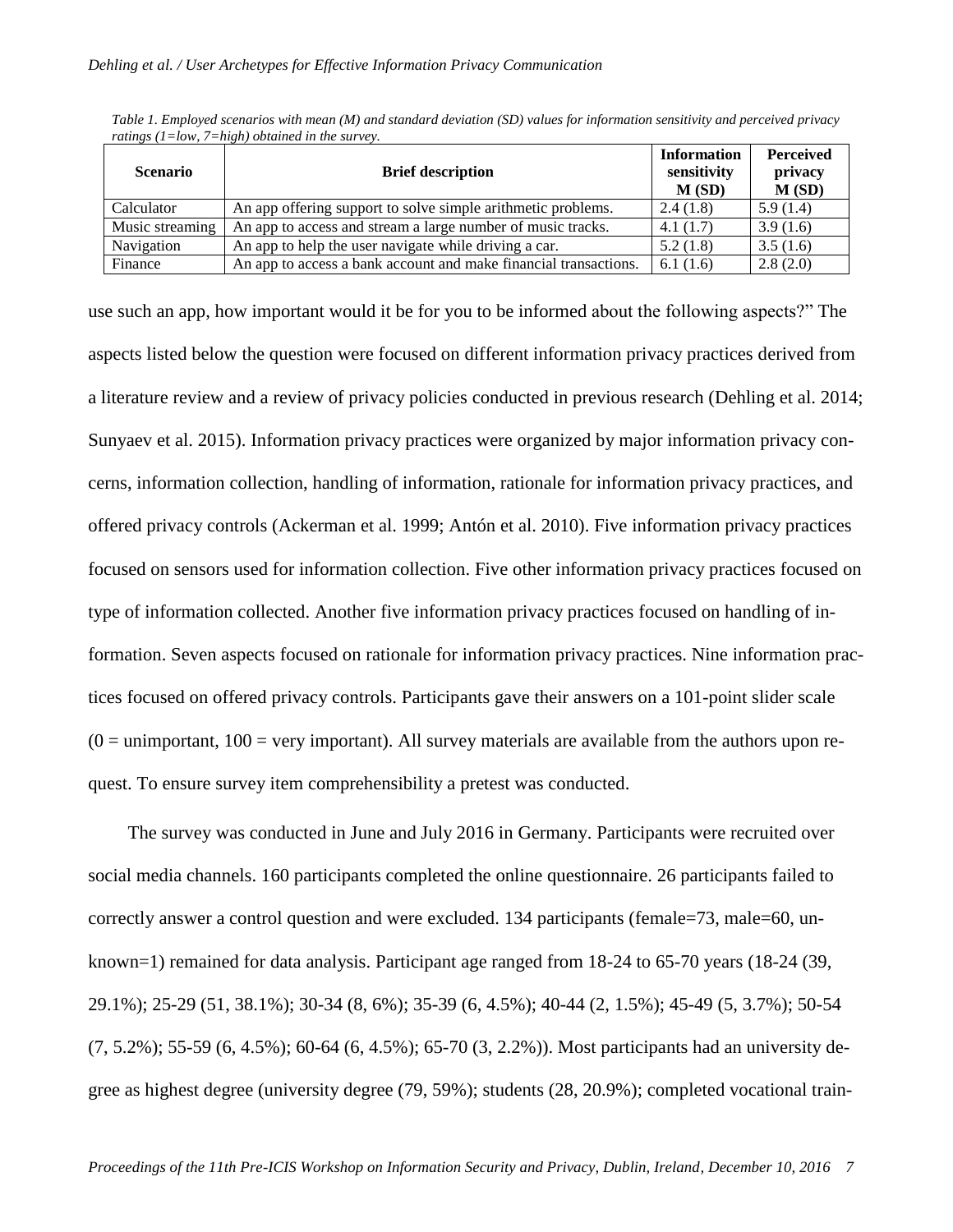ing (14, 10.4%); other (13, 9.7 %)). Two participants did not regularly use smartphone apps.

To identify the user archetypes, we employed an agglomerative hierarchical clustering algorithm (Ward 1963). Participants with the smallest difference in the variance of their responses were iteratively grouped. Afterwards, we inspected the resulting hierarchical order and calculated mean values and standard deviations of participant responses for all resulting clusters. Finally, one researcher interpreted information needs that stood out for identified clusters (eg, high mean responses or small standard deviations), coined a name for the archetype, and developed a brief interpretative description of the archetype. To ensure that archetype names and descriptions are intuitive and fit the data, three other researchers reviewed archetype names and descriptions. Based on their feedback, archetype names and descriptions were iteratively refined and improved until all researchers were satisfied with the result.

#### **USER ARCHETYPES BY INFORMATION PRIVACY INFORMATION NEEDS**

The clustering algorithm identified 13 archetypes. [Figure 2](#page-9-0) presents an overview of the archetypes and their descriptions. Three archetypes form the top level of the hierarchy: Guarded Information Seekers (three subordinate archetypes), Pragmatic Information Seekers (four subordinate archetypes), and Committed Information Seekers (three subordinate archetypes).

[Table 2](#page-10-0) presents the number of participants by archetype and scenario. 15.7% (21/134) of participants are classified as Guarded Information Seekers, 38.8% (52/134) of participants are classified as Pragmatic Information Seekers, and 45.5% (61/134) of participants are classified as Committed Information Seekers.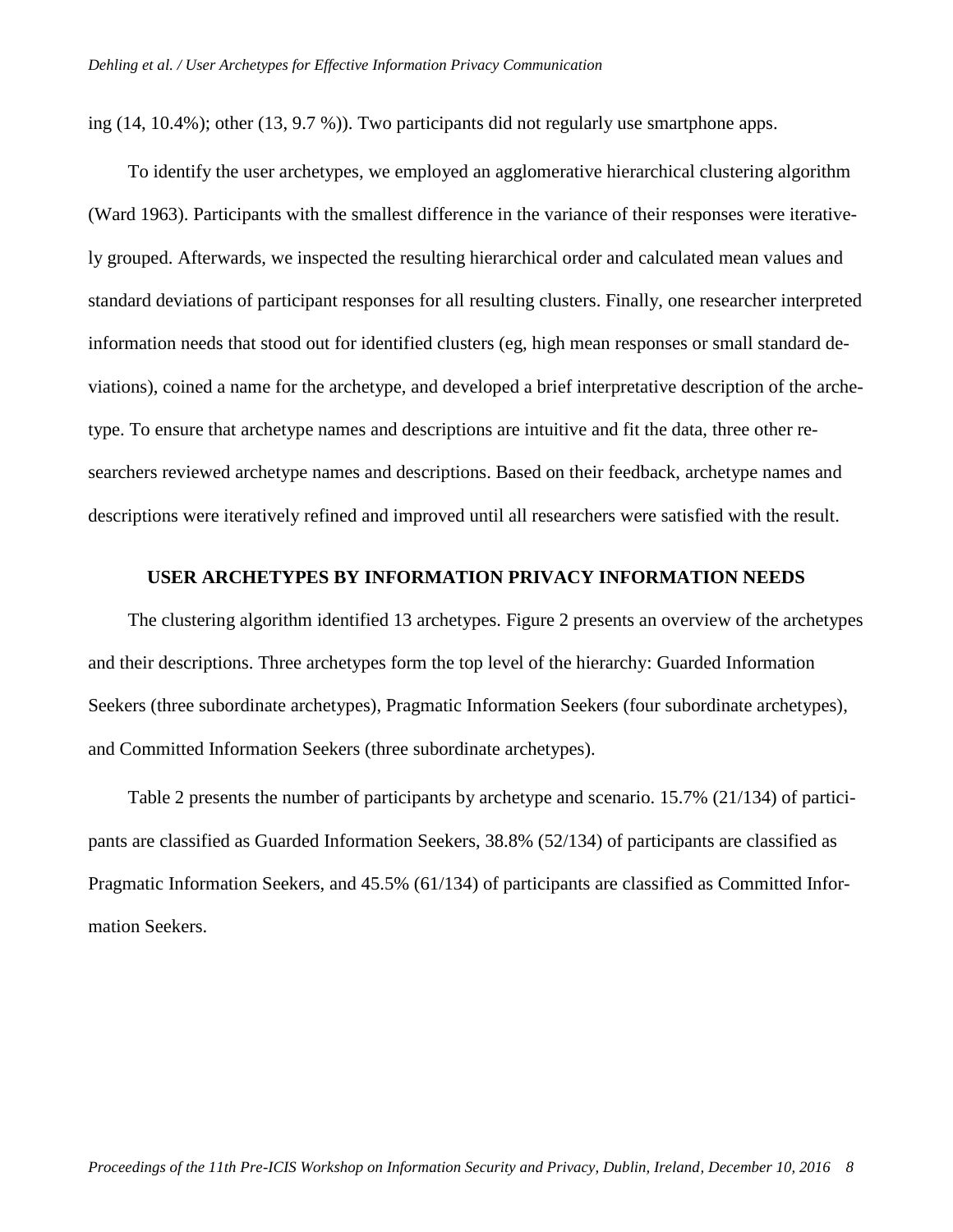

<span id="page-9-0"></span>*Figure 2. Overview of identified archetypes with names and illustrative descriptions.*

[Table 3](#page-12-0) presents mean values and standard deviations for users' reported information privacy information needs for all archetypes. Characteristic information needs are highlighted. Across all archetypes users are most interested in collection of information about users (M=83.6, SD=23.5), information sharing (M=83.6, SD=26.1), consent management (M=80.5, SD=24.2), information privacy breach notification (M=80.3, SD=24.7), and access to collected information (M=79.3, SD=22.8). Users are least interested in privacy policy change governance (M=58.2, SD=30.4), whether information privacy practices are carried out for technical purposes (M=56.0, SD=31.04) or for social welfare (M=51.5, SD=32.5), and in data formats used for information collection (M=49.9, SD=32.5).

Which scenario was presented has no meaningful or significant impact on archetypes (Spearman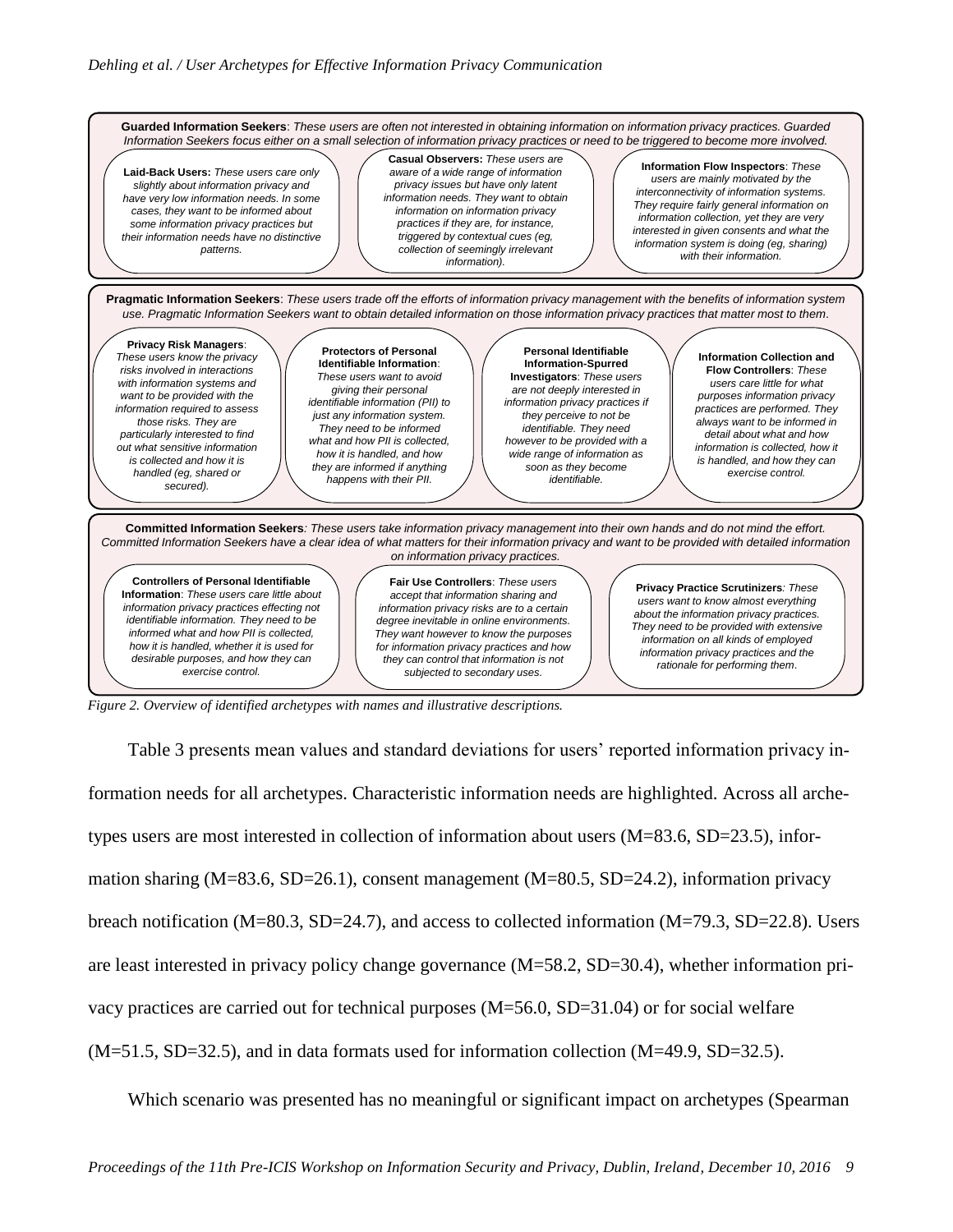<span id="page-10-0"></span>*Table 2. Number of study participants by archetype and scenario n (%).*

| Guarded                    | <b>Pragmatic</b>           | <b>Committed</b>           |
|----------------------------|----------------------------|----------------------------|
| <b>Information Seekers</b> | <b>Information Seekers</b> | <b>Information Seekers</b> |

 $p = 0.101$ ,  $p = 0.245$ , scenarios ranked by information sensitivity and archetypes ranked by mean information needs). Age (two-sided Fisher's Exact test  $p = 0.139$ ), gender (two-sided Fisher's Exact test  $p = 0.742$ ), and level of education (Spearman  $p = -0.141$ ,  $p = 0.106$ ) also have no meaningful and no significant impact on archetypes. Behavioral intention to use smartphones (Spearman  $\rho = -0.251$ ,  $p = 0.003$ ) and reported frequency of smartphone use (Spearman  $p = -0.233$ ,  $p = 0.007$ ) have a weak negative correlation with mean information needs of archetypes. Prior privacy experience (Spearman  $p = 0.267$ ,  $p = 0.002$ ) and information privacy concerns (Spearman  $p = 0.314$ ,  $p < 0.001$ ) have a weak positive correlation with mean information needs of archetypes.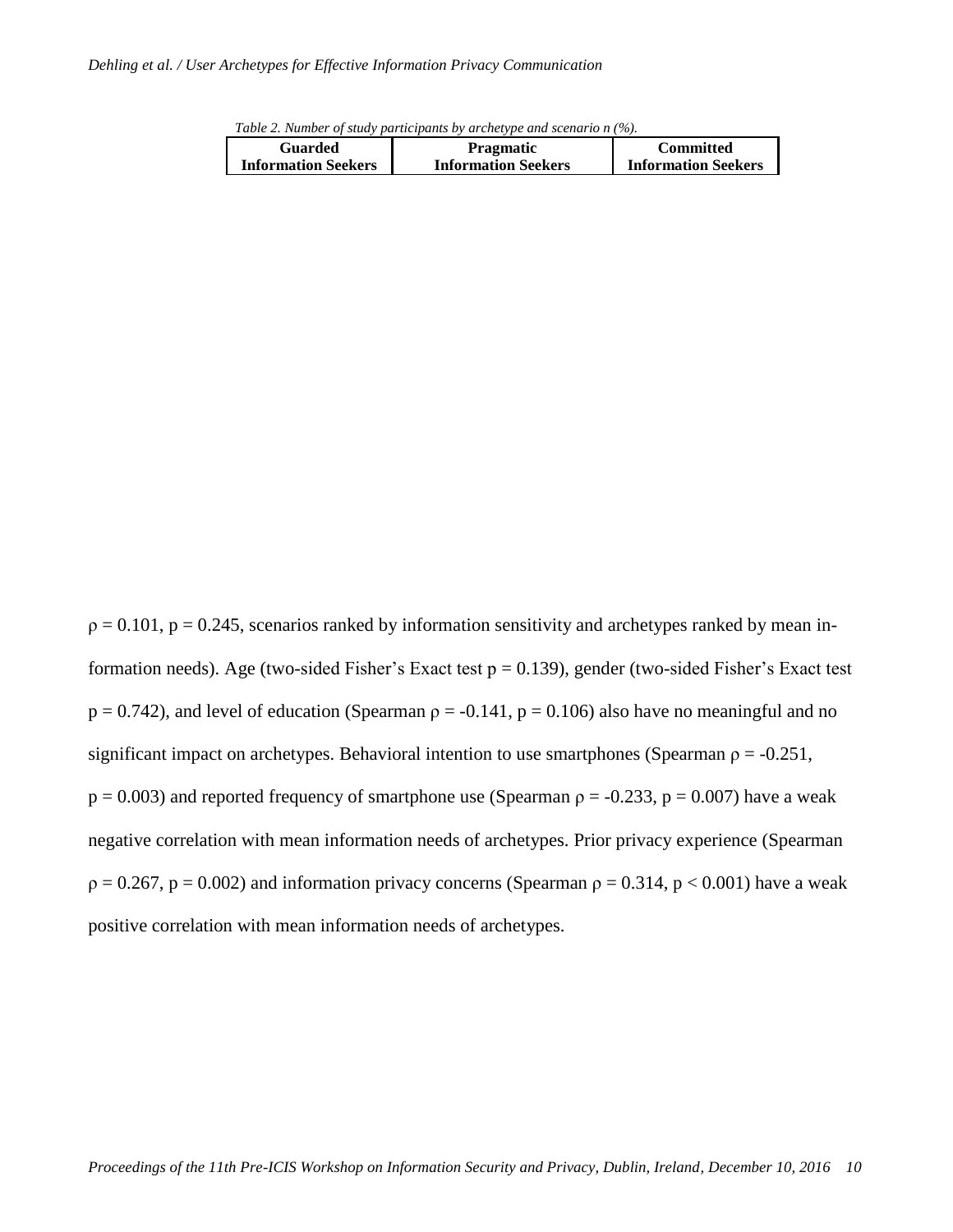|                                                                                                                                                                                                     | Laid-Back Users   | Casual Observers         | Information Flow Inspectors        | Privacy Risk Managers    | Identifiable Information<br>Protectors of Personal | Personal Identifiable Information-<br><b>Spurred Investigators</b> | and<br>Information Collection<br><b>Flow Controllers</b> | <b>Controllers of Personal Identifiable</b><br>Information | <b>Fair Use Controllers</b> | Privacy Practice Scrutinizers | <b>Total</b>              |
|-----------------------------------------------------------------------------------------------------------------------------------------------------------------------------------------------------|-------------------|--------------------------|------------------------------------|--------------------------|----------------------------------------------------|--------------------------------------------------------------------|----------------------------------------------------------|------------------------------------------------------------|-----------------------------|-------------------------------|---------------------------|
| <b>Calculator</b>                                                                                                                                                                                   | 3<br>(75.0)       | $\overline{4}$<br>(40.0) | $\overline{2}$<br>(28.6)           | $\overline{2}$<br>(20.0) | $\overline{2}$<br>(13.3)                           | 7<br>(31.8)                                                        | 1<br>(20.0)                                              | 3<br>(16.7)                                                | 3<br>(16.7)                 | $\overline{4}$<br>(16.0)      | $\overline{31}$<br>(23.1) |
| <b>Music</b><br><b>Streaming</b>                                                                                                                                                                    | $\Omega$<br>(0.0) | 3<br>(30.0)              | 3<br>(42.9)                        | (10.0)                   | (6.7)                                              | 5<br>(22.7)                                                        | 3<br>(60.0)                                              | 6<br>(33.3)                                                | 3<br>(16.7)                 | 10<br>(40.0)                  | 35<br>(26.1)              |
| <b>Navigation</b>                                                                                                                                                                                   | (25.0)            | $\overline{2}$<br>(20.0) | $\Omega$<br>(0.0)                  | 5<br>(50.0)              | 6<br>(40.0)                                        | $\overline{7}$<br>(31.8)                                           | 1<br>(20.0)                                              | 3<br>(16.7)                                                | 7<br>(38.9)                 | 5<br>(20.0)                   | 37<br>(27.6)              |
| <b>Finance</b>                                                                                                                                                                                      | $\Omega$<br>(0.0) | 1<br>(10.0)              | $\overline{\mathcal{L}}$<br>(28.6) | $\overline{c}$<br>(20.0) | 6<br>(40.0)                                        | $\mathcal{R}$<br>(13.6)                                            | $\Omega$<br>(0.0)                                        | 6<br>(33.3)                                                | 5<br>(27.8)                 | 6<br>(24.0)                   | 31<br>(23.1)              |
| Total                                                                                                                                                                                               | (3.0)             | 10<br>(7.5)              | $\overline{7}$<br>(5.2)            | 10<br>(7.5)              | 15<br>(11.2)                                       | 22<br>(16.4)                                                       | $\overline{5}$<br>(3.7)                                  | 18<br>(13.4)                                               | 18<br>(13.4)                | 25<br>(18.7)                  | 134<br>(100.0)            |
| 21(15.7)<br>52 (38.8)<br>61(45.5)                                                                                                                                                                   |                   |                          |                                    |                          |                                                    |                                                                    |                                                          |                                                            |                             |                               |                           |
| <b>DISCUSSION</b>                                                                                                                                                                                   |                   |                          |                                    |                          |                                                    |                                                                    |                                                          |                                                            |                             |                               |                           |
| The main finding of our research is that users' information privacy information needs differ wi<br>ly between users. Some users have fairly low information needs and show only latent interests in |                   |                          |                                    |                          |                                                    |                                                                    |                                                          |                                                            |                             |                               |                           |

# **DISCUSSION**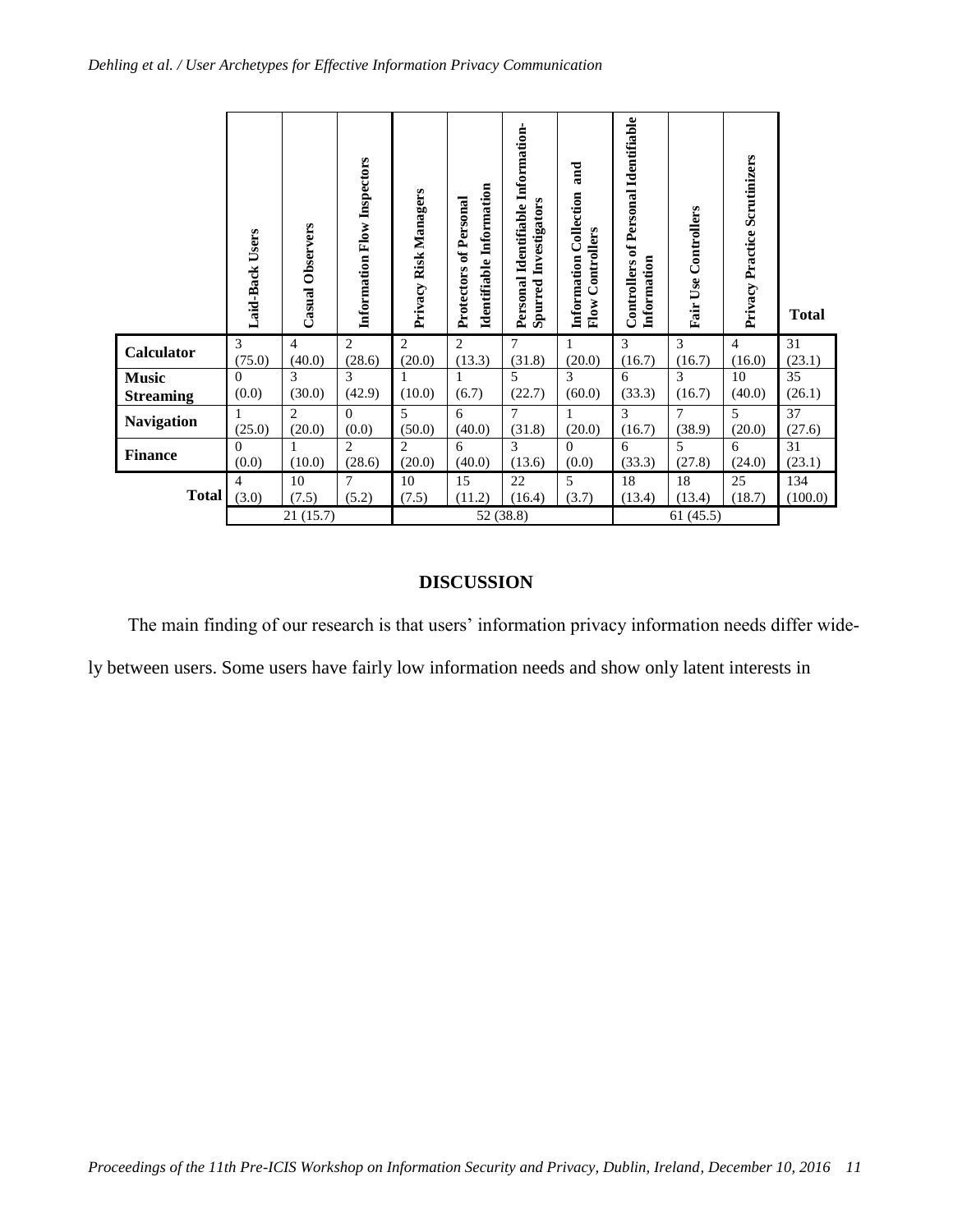|                                                               |                           | <b>Guarded Information Seekers</b> |                                          |                          | <b>Pragmatic Information Seekers</b>                     |                                                                             | <b>Committed Information Seekers</b>                        |                                                                           |                          |                                     |
|---------------------------------------------------------------|---------------------------|------------------------------------|------------------------------------------|--------------------------|----------------------------------------------------------|-----------------------------------------------------------------------------|-------------------------------------------------------------|---------------------------------------------------------------------------|--------------------------|-------------------------------------|
|                                                               | <b>Laid-Back</b><br>Users | Casual<br><b>Observers</b>         | <b>Information</b><br>flow<br>inspectors | Privacy risk<br>managers | Protectors of<br>personal<br>identifiable<br>information | <b>Personal</b><br>identifiable<br>information-<br>spurred<br>investigators | <b>Information</b><br>collection<br>and flow<br>controllers | <b>Controllers of Fair use</b><br>personal<br>identifiable<br>information | controllers              | Privacy<br>practice<br>scrutinizers |
| <b>Handling of information</b>                                | 4.5<br>(4.6)              | 54.7(21.1)                         | 79.7(26.4)                               | 65.4(28.7)               | 85.4 (19.4)                                              | 59.5 (27.2)                                                                 | 98.2(3.6)                                                   | 92.2(7.6)                                                                 | 87.0 (15.8)              | 94.5(9.8)                           |
| $>$ Information retention                                     | 2.5<br>(4.3)              | 30.2(11.3)                         | 48.0(30.2)                               | 41.2(33.5)               | 72.4 (20.8)                                              | 42.9(25.9)                                                                  | 94.0(12.0)                                                  | 73.0(26.0)                                                                | 58.7 (33.7)              | 92.2(10.6)                          |
| $>$ Information security                                      | 2.5<br>(4.3)              | 43.4 (15.8)                        | 67.3(18.4)                               | 83.5(10.0)               | 73.9 (19.4)                                              | 57.4(26.3)                                                                  | 96.6(6.8)                                                   | 90.0(10.0)                                                                | 73.9 (27.7)              | 94.0(10.8)                          |
| $>$ Information sharing                                       | (2.2)<br>1.3              | 45.5(15.1)                         | 90.1(11.2)                               | 82.5(14.7)               | 93.2(9.4)                                                | 75.0 (27.6)                                                                 | 100(0.0)                                                    | 90.2(22.8)                                                                | 92.4(8.0)                | 98.3(4.3)                           |
| > Information storage                                         | 1.3<br>(2.2)              | 34.5(21.4)                         | 70.4 (24.0)                              | 47.1 (24.3)              | 61.6(26.8)                                               | 56.0(32.3)                                                                  | 96.6(6.8)                                                   | 65.3(29.1)                                                                | 76.6(20.1)               | 94.8(7.1)                           |
| <b>Information collection sensors</b>                         | 2.5<br>(4.3)              | 31.5(9.3)                          | 71.6(17.9)                               | 18.2(17.7)               | 81.9 (18.0)                                              | 59.1 $(18.1)$                                                               | 90.2(8.3)                                                   | 86.8 (13.4)                                                               | 69.1 $(21.9)$            | 94.3(9.2)                           |
| > Environment sensors                                         | $\overline{1.3}$<br>(2.2) | 35.5(9.6)                          | 49.1 (34.0)                              | 24.3(23.8)               | 74.1 (21.8)                                              | 61.5(19.6)                                                                  | 98.8(1.6)                                                   | $\overline{83.9}$ (17.5)                                                  | 74.3(21.1)               | 94.2(7.7)                           |
| > Location sensors                                            | 26.0(42.8)                | 39.6(14.8)                         | 63.1(31.5)                               | 44.1(33.7)               | 70.4(22.5)                                               | 68.5(18.7)                                                                  | 82.6 (18.4)                                                 | 82.3(19.7)                                                                | 77.2(19.7)               | 97.0(5.6)                           |
| $>$ User sensors                                              | 38.0 (40.4)               | 39.8 (14.2)                        | 61.9(31.7)                               | 50.0(28.2)               | 86.5(13.0)                                               | 72.5(19.4)                                                                  | 97.0(6.0)                                                   | 94.2 (10.6)                                                               | 78.1 (24.9)              | 98.7(2.6)                           |
| > Software use sensors                                        | (1.7)<br>1.0              | 33.0(7.2)                          | 40.1(27.7)                               | 22.8(25.1)               | 64.1(22.1)                                               | 50.7(20.9)                                                                  | 93.2(8.4)                                                   | 79.3(15.7)                                                                | 74.5(19.7)               | 92.7(13.2)                          |
| Type of collected information                                 | 10.0(13.1)                | 39.9 (16.7)                        | 69.6(28.3)                               | 67.1(22.0)               | 76.4 (26.8)                                              | 78.0 (14.2)                                                                 | 99.8(0.4)                                                   | 91.5(12.9)                                                                | 87.3 (12.6)              | 93.2 (19.6)                         |
| > Different formats of data                                   | 1.5(2.6)                  | 21.2(12.9)                         | 19.1(23.8)                               | 17.0(20.5)               | 35.1(25.9)                                               | 45.3(21.2)                                                                  | 70.6(25.1)                                                  | 64.1 (29.7)                                                               | 68.9 (19.8)              | 75.7 (25.0)                         |
| collected                                                     |                           |                                    |                                          |                          |                                                          |                                                                             |                                                             |                                                                           |                          |                                     |
| $>$ Collection of user identifiers                            | 4.0(4.2)                  | 41.0(13.5)                         | 37.6(36.1)                               | 57.6(28.8)               | 91.7(9.4)                                                | 76.5(17.0)                                                                  | 74.6 (38.7)                                                 | 97.0(6.8)                                                                 | 79.6 (24.4)              | 92.9(20.6)                          |
| > Information collected for in-<br>formation system operation | 11.5(16.6)                | 32.5(18.7)                         | 41.6(24.7)                               | 51.2(24.6)               | 56.5(34.5)                                               | 67.0(16.6)                                                                  | 78.2 (20.0)                                                 | 84.8 (17.8)                                                               | 73.4 (21.4)              | 88.9 (21.2)                         |
| > Information on the user                                     | 35.0 (39.4)               | 44.5 $(14.1)$                      | 60.4(33.2)                               | 88.4 (8.0)               | 92.5(8.9)                                                | 78.5(13.6)                                                                  | 100(0.0)                                                    | 97.8(4.2)                                                                 | $\overline{82.2}$ (23.4) | 98.2(4.5)                           |
| <b>Offered privacy controls</b>                               | 13.8(21.0)                | 49.0 (15.4)                        | 41.9(32.7)                               | 63.5(26.2)               | 77.1(25.2)                                               | 70.1(17.0)                                                                  | 80.0(40.0)                                                  | 74.2(21.1)                                                                | 80.4(16.7)               | 96.8(6.6)                           |
| > Breach notification                                         | 13.3(21.3)                | 46.2(12.1)                         | 59.1 (20.2)                              | 59.4(24.1)               | 90.4(13.5)                                               | 75.4 (17.3)                                                                 | 97.0 (3.8)                                                  | 90.6(13.4)                                                                | 91.0(9.4)                | 98.8(2.9)                           |
| > Privacy policy change<br>governance                         | $0.8$ $(1.3)$             | 24.4(6.8)                          | 13.0(16.8)                               | 51.3(25.4)               | 46.3 (19.4)                                              | 54.0 (17.0)                                                                 | 91.0(11.1)                                                  | 54.4 (27.0)                                                               | 77.9 (16.6)              | 89.4 (11.9)                         |
| > Privacy policy change<br>notification                       | 1.0(1.7)                  | 41.5(17.6)                         | 36.3(30.8)                               | 67.9 (19.6)              | 54.0 (23.6)                                              | 63.7(12.5)                                                                  | 99.0(2.0)                                                   | 69.6(25.0)                                                                | 79.8 (18.7)              | 94.1(9.5)                           |
| $\overline{\phantom{a}}$ > Consent management                 | 13.5(21.1)                | 49.4(10.1)                         | 83.7 (15.8)                              | 65.4(26.1)               | 79.9 (15.3)                                              | 79.4(15.6)                                                                  | 93.8 (12.4)                                                 | 84.6 (23.8)                                                               | 88.6 (9.3)               | 98.6(4.1)                           |
| > Downstream propagation                                      | (1.6)<br>1.3              | 32.5(13.0)                         | 66.3 (29.7)                              | 61.6(25.4)               | 64.5(26.7)                                               | 74.1 (16.3)                                                                 | 99.6(0.5)                                                   | 80.2(16.6)                                                                | 88.2 (11.4)              | 95.7(7.8)                           |
| > Privacy practice monitoring                                 | 1.0<br>(1.7)              | 45.3(17.2)                         | 52.3 (33.4)                              | 67.2(26.6)               | 49.1 (20.0)                                              | 68.6(21.8)                                                                  | 92.4 (15.2)                                                 | 86.9 (12.9)                                                               | 83.8 (14.9)              | 94.6(9.2)                           |
| > Secondary use consent                                       | 5.0<br>(8.7)              | 42.1(21.4)                         | 78.9 (17.9)                              | 67.5(28.4)               | 63.6(21.4)                                               | 68.1(14.0)                                                                  | 100(0.0)                                                    | 87.1(13.0)                                                                | 88.8 (8.9)               | 95.8(7.9)                           |
| > User access                                                 | 31.3(32.5)                | 41.5(20.2)                         | 61.9(26.7)                               | 85.4 (7.4)               | 78.5 (16.6)                                              | 69.8 (17.4)                                                                 | 93.2(8.4)                                                   | 88.4 (12.8)                                                               | 90.1(8.3)                | 96.3(7.1)                           |
| <b>Practice rationale</b>                                     | 1.5<br>(2.6)              | 29.2(18.1)                         | 32.4 (31.5)                              | 54.0 (28.4)              | 48.1(26.0)                                               | 54.9 (20.6)                                                                 | 35.2(40.6)                                                  | 63.4(20.1)                                                                | 83.5 (15.9)              | 88.3 (14.2)                         |
| > Communication                                               | 43.8 (44.6)               | 38.6 (9.3)                         | 22.3(26.3)                               | 41.5(26.5)               | 40.3(23.5)                                               | 61.4(19.2)                                                                  | 32.8 (29.1)                                                 | 55.4(28.5)                                                                | 85.3 (12.1)              | 90.7(11.3)                          |
| > Offered service                                             | 28.3 (28.0)               | 47.7 (9.5)                         | 10.4(14.2)                               | 71.2(25.6)               | 46.6(24.5)                                               | 66.3(21.0)                                                                  | 37.6(38.8)                                                  | 81.3(18.5)                                                                | 87.2 (13.1)              | 92.2(9.5)                           |
| > Personalization                                             | 30.0(32.1)                | 49.3 (15.0)                        | 24.1(27.1)                               | 69.4 (16.9)              | 48.7(27.5)                                               | 61.8(22.0)                                                                  | 8.6 (11.8)                                                  | 73.7 (31.4)                                                               | 78.7(14.2)               | 93.1(9.2)                           |
| > Public welfare                                              | 19.0(32.9)                | 31.1(13.2)                         | 16.3(23.7)                               | 66.7 $(18.8)$            | 26.3(21.2)                                               | 53.4(22.4)                                                                  | $3.8$ $(7.6)$                                               | 43.2(26.4)                                                                | 73.5(25.1)               | 81.6(22.2)                          |
| $>$ Service operation                                         | 22.3 (31.0)               | 45.0(5.3)                          | 26.4 (25.9)                              | 70.4 (20.0)              | 51.5(22.3)                                               | 52.8(19.8)                                                                  | 24.0 (38.8)                                                 | 71.7(26.3)                                                                | 82.8 (13.4)              | 87.8 (16.8)                         |
| > Technical details                                           | 30.5(32.3)                | 45.4(11.8)                         | 27.3(23.6)                               | 55.8(32.2)               | 44.3(29.6)                                               | 54.6 (19.5)                                                                 | 4.4(8.8)                                                    | 44.1 (29.6)                                                               | 80.9 (15.6)              | 81.7(18.6)                          |

<span id="page-12-0"></span>*Table 3. Reported information privacy information needs by archetype mean (M) and standard deviation (SD) values. Information needs interpreted as characteristic for an archetype are in bold font.*

*Proceedings of the 11th Pre-ICIS Workshop on Information Security and Privacy, Dublin, Ireland, December 10, 2016 12*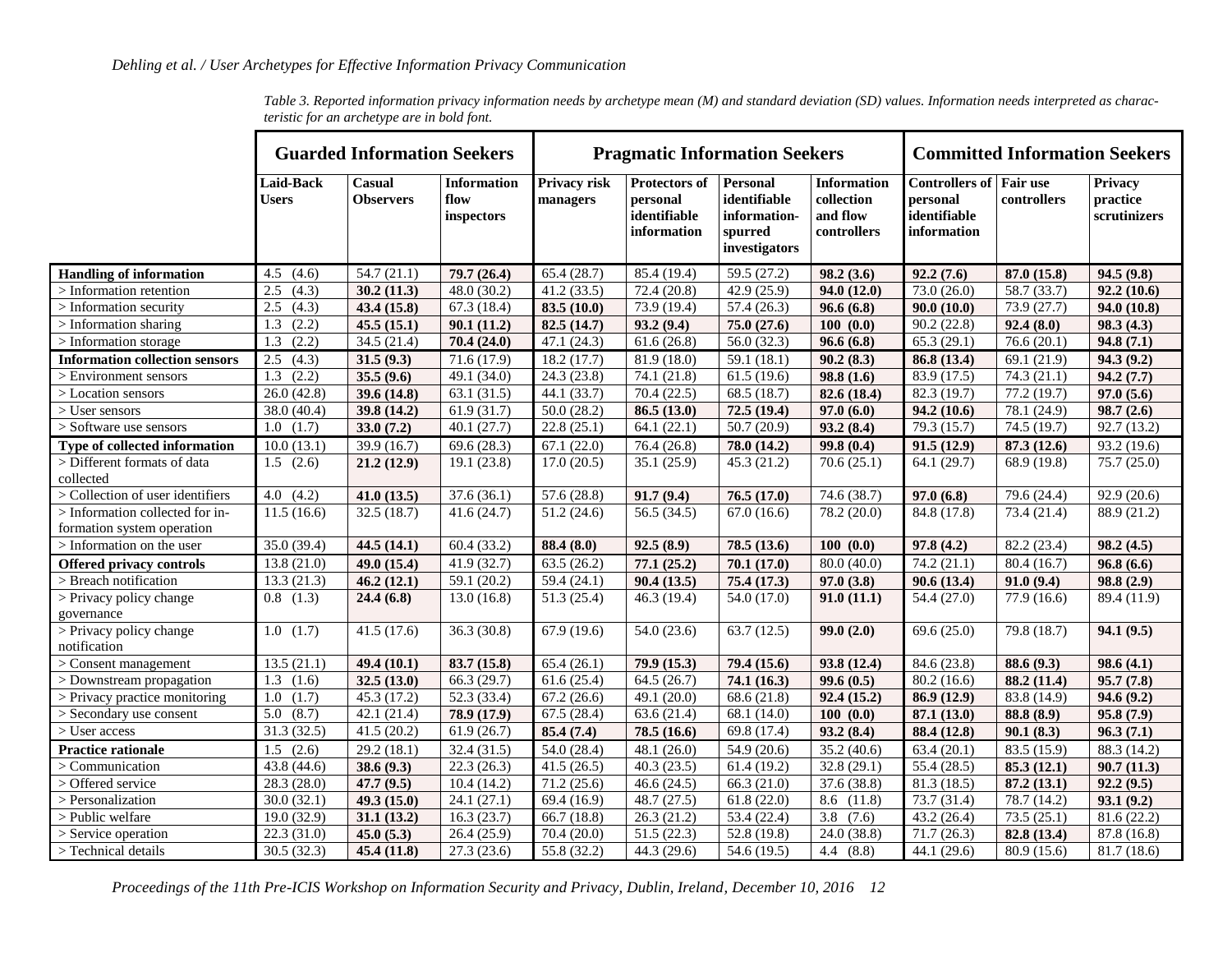certain information privacy practices, others have very strong interests for a small selection of information privacy practices, and some users need to be informed about a wide range of information privacy practices. We identified a total of 13 archetypes split over two hierarchy levels. Through iterative development of archetype names and succinct descriptions in a final interpretative step, this research also demonstrates that information privacy information needs serve as useful foundation to develop a better understanding of the user base. The study highlights differences and similarities between archetypes and enriches it with an interpretatively derived characterization of the different archetypes.

Furthermore, this research demonstrates the utility of hierarchical clustering to identify information privacy user archetypes. While main information needs between the top level archetypes mostly differ only in intensity but not in type of information need, the second level archetypes paint a more refined picture and allow for clearer distinctions between archetypes. Some information privacy practices seem to be of interest to the majority of users (eg, information sharing, collection of user information) and others seem to be of only limited interest to the majority of users (eg, data formats used for information collection, carrying out information privacy practices for social welfare). The hierarchical archetypes do not only reflect these common information needs but tease out more hidden characteristics of user groups focusing on combinations of information needs.

# **Implications for Theory**

This research contributes mainly to extant research on information privacy user archetypes. We introduce information privacy information needs as foundation to identify information privacy user archetypes that yield insights for how to improve information system design with respect to communication of information privacy practices. The identified information privacy user archetypes demonstrate that the user base consists of very different users with respect to information privacy information needs. The conducted research serves as foundation for future research aiming to improve communication of information privacy practices by giving an overview of differences in information privacy information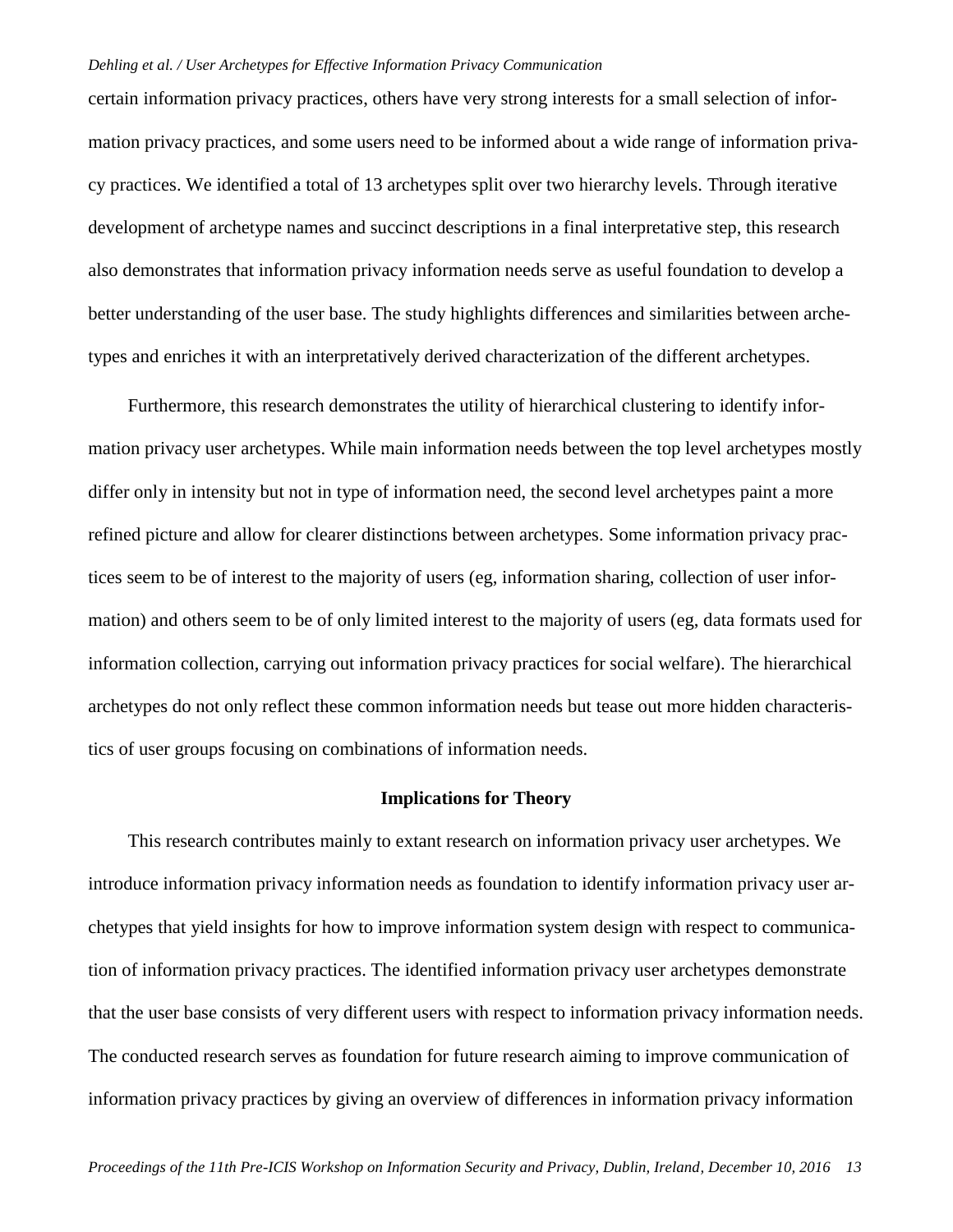needs that purposeful privacy enhancing technologies need to cater to. Furthermore, this research demonstrates the utility of the concept of vertical information privacy for information systems research.

From an information systems perspective, information privacy is in essence a relationship between a user and an information system. In the end, it will not matter whether users have the 'right' conceptualization of information privacy or not. Information systems depend on users and thus, from an information privacy perspective, they have to be designed in such a way that they are compatible with the information privacy conceptualizations of users. The information privacy user archetypes identified based on users' information needs can be used as a first step to accomplish this.

## **Implications for Practice**

This research supports practical audiences and policy makers to better understand the user base their information systems are catering too. Users have very different information needs when it comes to information privacy. This should also be reflected in information system design. Information system providers must not only craft information privacy practices that align with users' information privacy preferences, but they also need to focus on effective and efficient ways to communicate their information privacy practices. This is not the posting of long and confusing privacy notices but rather dedicated tools that fit the specific needs of relevant user groups. Better communication practices for information sharing, consent management, and breach notification, especially, if personal identifiable information is involved, seem like a promising first step as these were of interest to users across the board.

## **Limitations**

We cannot assess whether more meaningful archetypes exist on the current or deeper levels of the archetype hierarchy due to the sample size. However, since we already found 13 archetypes with a sample size similar to those used for extant research on information privacy user archetypes, we expect that the used approach would yield even better results with a larger sample size. The analyses with re-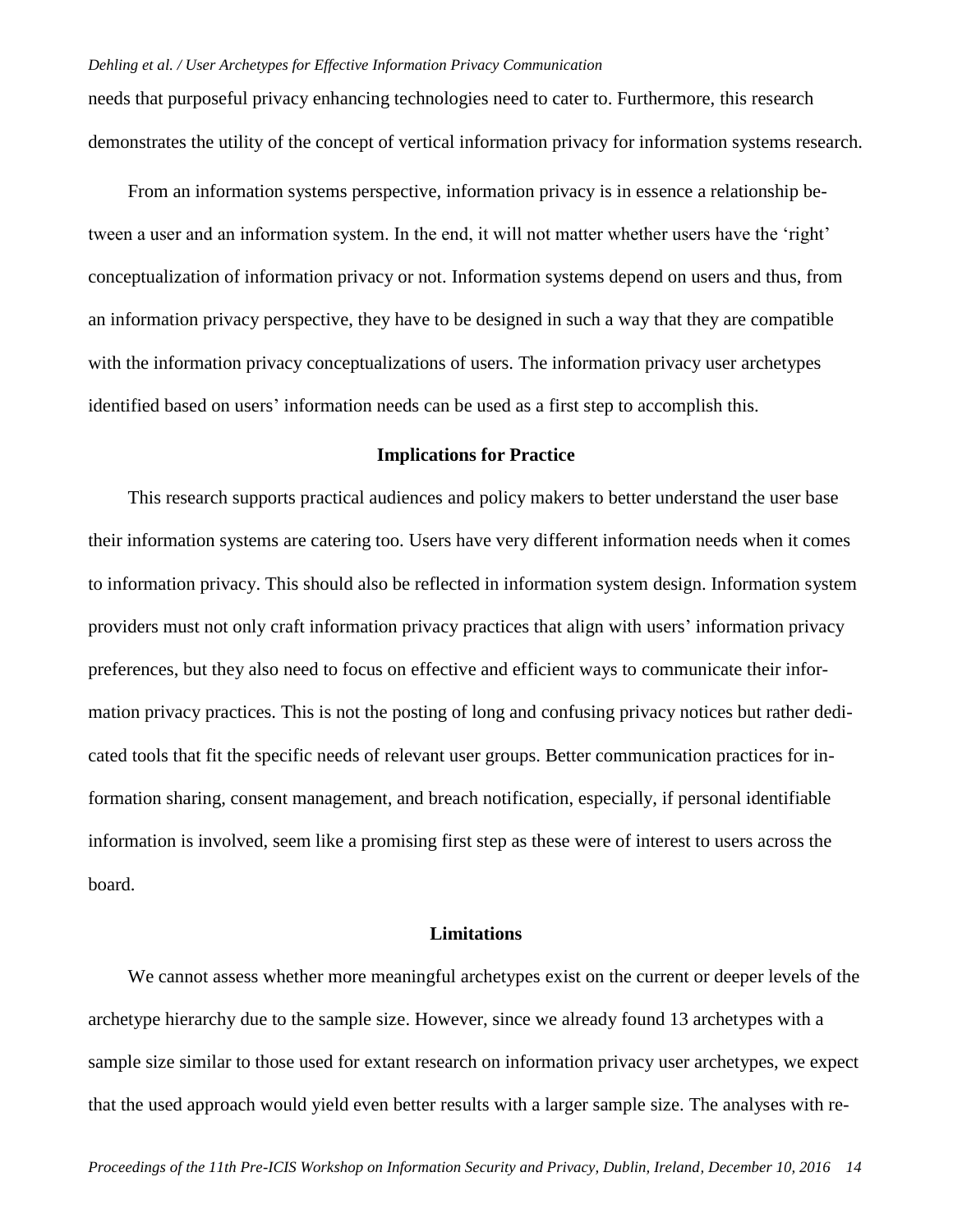spect to socio-demographic factors should be treated with care as we focused on identification of different user archetypes and not on the identification of user archetypes present in a sample that is representative for a certain population. Furthermore, we did not assess why users have certain information needs due to the research focus on deriving archetypes based on similarities in information needs. Finally, this study only assesses information privacy information needs on a general level and not in the context of real situations. As indicated by the absence of a meaningful correlation between scenarios and participant archetypes, presented scenarios had no significant impact on users' information needs. We expect that users will change between archetypes depending on situational cues if real situations with real information privacy implications are observed. The objective of this study was however to identify different archetypes and not to assess what archetypes exist in different contexts.

#### **Future Research**

Among the most promising opportunities for future research are quantitative studies with larger sample sizes to test whether more archetypes can be identified, qualitative studies to characterize the different archetypes in depth, design science research to develop privacy enhancing tools for communication of information privacy practices tailored to different archetypes, and research on how information privacy user archetypes differ across situational and individual influences. It will also be interesting to investigate how users' information privacy information needs are formed. All control items tested in this study had at most weak correlations with users' information needs. This indicates that information privacy information needs are either formed by complex processes or depend mainly on influences this study did not control for.

# **Conclusion**

Implementing effective information privacy communication is a challenging, yet achievable, task. Information processing and information system design is not dictated by nature but chosen by information system designers (Cohen 2000; Dehling et al. 2015). A better understanding of users' infor-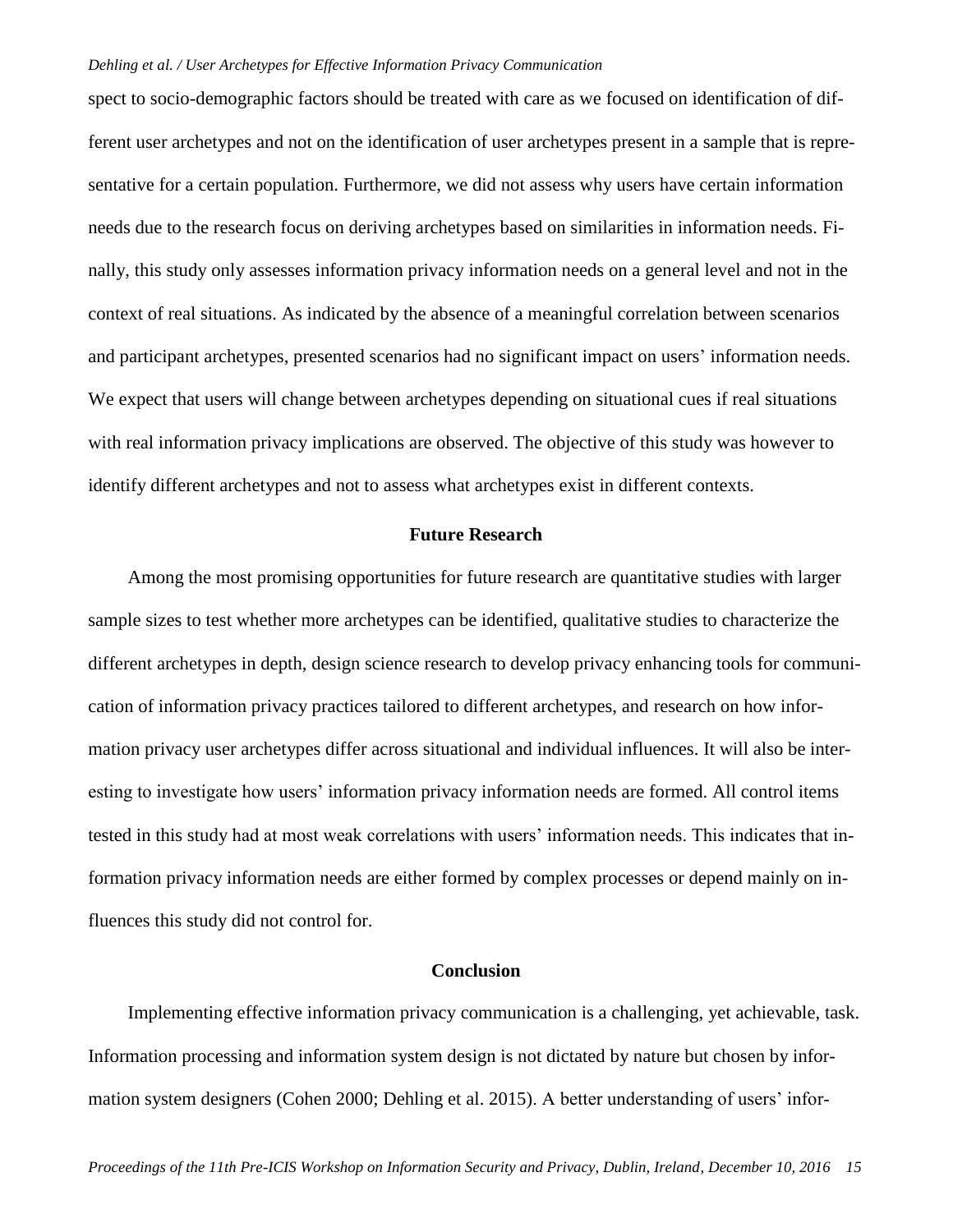mation privacy information needs, as offered by the identified information privacy user archetypes, will be helpful to build information systems that account for information privacy and are in the end more beneficial for all involved through effective information privacy communication.

## **ACKNOWLEDGEMENTS**

This project was supported by the Kompetenzzentrum Verbraucherforschung NRW research grant

324-8.03.02.02.03-125085 from Ministry for Climate Protection, Environment, Agriculture, Conserva-

tion and Consumer Protection of the State of North Rhine-Westphalia, Verbraucherzentrale Nordrhein-

Westfalen, and Ministry for Innovation, Science and Research of the State of North Rhine-Westphalia.

# **REFERENCES**

Ackerman, M. S., Cranor, L. F., and Reagle, J. 1999. "Privacy in e-Commerce: Examining User Scenarios and Privacy Preferences," in *1st ACM Conference on Electronic Commerce*, Denver, CO, USA: ACM, November 3, pp. 1–8 (doi: 10.1145/336992.336995).

Acquisti, A., Brandimarte, L., and Loewenstein, G. 2015. "Privacy and Human Behavior in the Age of Information," *Science* (347:6221), pp. 509–514 (doi: 10.1126/science.aaa1465).

Adams, A., and Sasse, M. A. 1999. "Privacy Issues in Ubiquitous Multimedia Environments: Wake Sleeping Dogs or Let Them Lie," in *Proceedings of Interact '99*, Edinburgh, Scotland: IOS Press, September 30, pp. 214–221.

Antón, A. I., Earp, J. B., and Young, J. D. 2010. "How Internet Users' Privacy Concerns Have Evolved Since 2002," *IEEE Security & Privacy* (8:1), pp. 21–27 (doi: 10.1109/MSP.2010.38).

Berendt, B., Günther, O., and Spiekermann, S. 2005. "Privacy in e-Commerce: Stated Preferences vs. Actual Behavior," *Communications of the ACM* (48:4), pp. 101–106 (doi: 10.1145/1053291.1053295).

Cohen, J. E. 2000. "Examined Lives: Informational Privacy and the Subject as Object," *Stanford Law Review* (52:5), pp. 1373–1438 (doi: 10.2307/1229517).

Cranor, L. F., Reagle, J., and Ackerman, M. S. 1999. "Beyond Concern: Understanding Net Users' Attitudes about Online Privacy," No. TR 99.4.3, AT&T Labs-Research Technical Report, Cambridge, MA, USA: MIT Press (available at http://arxiv.org/html/cs/9904010/report.htm).

Dehling, T., Gao, F., Schneider, S., and Sunyaev, A. 2015. "Exploring the Far Side of Mobile Health: Information Security and Privacy of Mobile Health Applications on iOS and Android," *JMIR mHealth uHealth* (3:1), p. e8 (doi: 10.2196/mhealth.3672).

Dehling, T., Gao, F., and Sunyaev, A. 2014. "Assessment Instrument for Privacy Policy Content: Design and Evaluation of PPC," in *Proceedings of the Pre-ICIS Workshop on Information Security and*